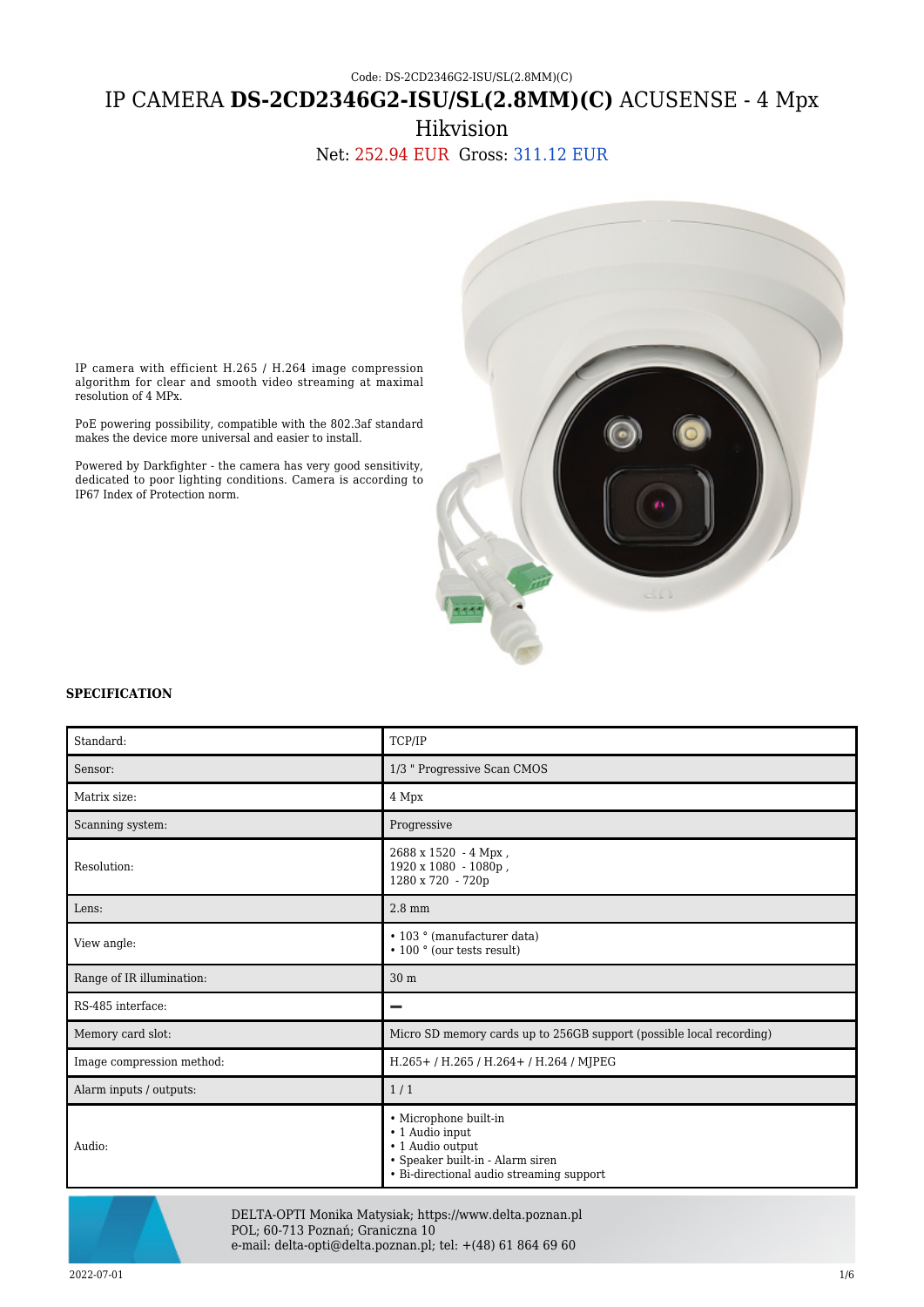| Main stream frame rate:        | 25 fps @ 4 Mpx                                                                                                                                                                                                                                                                                                                                                                                                                                                                                                                                                                                                                                                                                                                                                                                                                                                                                                                                                                                                                                                                                                                                                                                                                                                                   |
|--------------------------------|----------------------------------------------------------------------------------------------------------------------------------------------------------------------------------------------------------------------------------------------------------------------------------------------------------------------------------------------------------------------------------------------------------------------------------------------------------------------------------------------------------------------------------------------------------------------------------------------------------------------------------------------------------------------------------------------------------------------------------------------------------------------------------------------------------------------------------------------------------------------------------------------------------------------------------------------------------------------------------------------------------------------------------------------------------------------------------------------------------------------------------------------------------------------------------------------------------------------------------------------------------------------------------|
| Network interface:             | 10/100 Base-T (RJ-45)                                                                                                                                                                                                                                                                                                                                                                                                                                                                                                                                                                                                                                                                                                                                                                                                                                                                                                                                                                                                                                                                                                                                                                                                                                                            |
| Network protocols:             | TCP/IP, ICMP, HTTP, HTTPS, FTP, DHCP, DNS, DDNS, RTP, RTSP, NTP, UPnP,<br>SMTP, IGMP, IEEE 802.1x, QoS, IPv4/IPv6, UDP, Bonjour, SSL / TLS, PPPoE, SNMP,<br>ARP                                                                                                                                                                                                                                                                                                                                                                                                                                                                                                                                                                                                                                                                                                                                                                                                                                                                                                                                                                                                                                                                                                                  |
| <b>WEB</b> Server:             | Built-in                                                                                                                                                                                                                                                                                                                                                                                                                                                                                                                                                                                                                                                                                                                                                                                                                                                                                                                                                                                                                                                                                                                                                                                                                                                                         |
| Max. number of on-line users:  | 6                                                                                                                                                                                                                                                                                                                                                                                                                                                                                                                                                                                                                                                                                                                                                                                                                                                                                                                                                                                                                                                                                                                                                                                                                                                                                |
| ONVIF:                         | 18.12                                                                                                                                                                                                                                                                                                                                                                                                                                                                                                                                                                                                                                                                                                                                                                                                                                                                                                                                                                                                                                                                                                                                                                                                                                                                            |
| Main features:                 | • Camera from AcuSense series<br>• WDR - 120 dB - Wide Dynamic Range<br>• 3D-DNR - Digital Noise Reduction<br>• BLC/HLC - Back Light / High Light Compensation<br>• ROI - improve the quality of selected parts of image<br>• Anti-Flicker - The technology eliminates the tiring eyes flickering image effect<br>• ANR - Automatic Network Replenishment allows to save image to the card when the<br>network connection with DVR is break (network failure) and next synchronize its<br>• NAS - Network Attached Storage support - allows to connect memory resources<br>directly to the computer network<br>• Day/night mode<br>• ICR - Movable InfraRed filter<br>• Auto White Balance<br>• AGC - Automatic Gain Control<br>• Possibility to change the resolution, quality and bit rate<br>• Sharpness - sharper image outlines<br>• Mirror - Mirror image<br>• Configurable Privacy Zones<br>• Motion Detection<br>• Filtering of false alarms based on the recognition of persons and vehicles<br>• Light and sound alarm,<br>• Intelligent Image Analysis : intrusion, crossing the line (tripwire), detection of entry<br>into the area / exit from the area - classification of people and vehicles, scene<br>changing, face detection, advanced face capture features |
| Mobile phones support:         | Port no.: 8000 or access by a cloud (P2P)<br>• Android: Free application Hik-Connect<br>· iOS: Free application Hik-Connect                                                                                                                                                                                                                                                                                                                                                                                                                                                                                                                                                                                                                                                                                                                                                                                                                                                                                                                                                                                                                                                                                                                                                      |
| Default IP address:            | 192.168.1.64                                                                                                                                                                                                                                                                                                                                                                                                                                                                                                                                                                                                                                                                                                                                                                                                                                                                                                                                                                                                                                                                                                                                                                                                                                                                     |
| Default admin user / password: | admin / -<br>The administrator password should be set at the first start                                                                                                                                                                                                                                                                                                                                                                                                                                                                                                                                                                                                                                                                                                                                                                                                                                                                                                                                                                                                                                                                                                                                                                                                         |
| Web browser access ports:      | 80                                                                                                                                                                                                                                                                                                                                                                                                                                                                                                                                                                                                                                                                                                                                                                                                                                                                                                                                                                                                                                                                                                                                                                                                                                                                               |
| PC client access ports:        | Port no.: 8000 or access by a cloud (P2P) - iVMS-4200 application                                                                                                                                                                                                                                                                                                                                                                                                                                                                                                                                                                                                                                                                                                                                                                                                                                                                                                                                                                                                                                                                                                                                                                                                                |
| Mobile client access ports:    | 8000                                                                                                                                                                                                                                                                                                                                                                                                                                                                                                                                                                                                                                                                                                                                                                                                                                                                                                                                                                                                                                                                                                                                                                                                                                                                             |
| Port ONVIF:                    | 80                                                                                                                                                                                                                                                                                                                                                                                                                                                                                                                                                                                                                                                                                                                                                                                                                                                                                                                                                                                                                                                                                                                                                                                                                                                                               |
| <b>RTSP URL:</b>               | • Main stream<br>rtsp://user.password@192.168.1.64:554/Streaming/Channels/101/ - with<br>authorization<br>• Sub stream<br>rtsp://user.password@192.168.1.64:554/Streaming/Channels/102/ - with<br>authorization                                                                                                                                                                                                                                                                                                                                                                                                                                                                                                                                                                                                                                                                                                                                                                                                                                                                                                                                                                                                                                                                  |
| Power supply:                  | $\cdot$ PoE (802.3af),<br>• 12 V DC / 650 mA                                                                                                                                                                                                                                                                                                                                                                                                                                                                                                                                                                                                                                                                                                                                                                                                                                                                                                                                                                                                                                                                                                                                                                                                                                     |
| Power consumption:             | $\leq$ 8.8 W @ PoE (802.3af)<br>$\leq$ 7.8 W @ 12 V DC                                                                                                                                                                                                                                                                                                                                                                                                                                                                                                                                                                                                                                                                                                                                                                                                                                                                                                                                                                                                                                                                                                                                                                                                                           |
| Housing:                       | Dome, Metal                                                                                                                                                                                                                                                                                                                                                                                                                                                                                                                                                                                                                                                                                                                                                                                                                                                                                                                                                                                                                                                                                                                                                                                                                                                                      |
| Color:                         | White                                                                                                                                                                                                                                                                                                                                                                                                                                                                                                                                                                                                                                                                                                                                                                                                                                                                                                                                                                                                                                                                                                                                                                                                                                                                            |
| "Index of Protection":         | IP67                                                                                                                                                                                                                                                                                                                                                                                                                                                                                                                                                                                                                                                                                                                                                                                                                                                                                                                                                                                                                                                                                                                                                                                                                                                                             |
| Vandal-proof:                  | —                                                                                                                                                                                                                                                                                                                                                                                                                                                                                                                                                                                                                                                                                                                                                                                                                                                                                                                                                                                                                                                                                                                                                                                                                                                                                |
| Operation temp:                | -30 °C  60 °C                                                                                                                                                                                                                                                                                                                                                                                                                                                                                                                                                                                                                                                                                                                                                                                                                                                                                                                                                                                                                                                                                                                                                                                                                                                                    |



DELTA-OPTI Monika Matysiak; https://www.delta.poznan.pl POL; 60-713 Poznań; Graniczna 10 e-mail: delta-opti@delta.poznan.pl; tel: +(48) 61 864 69 60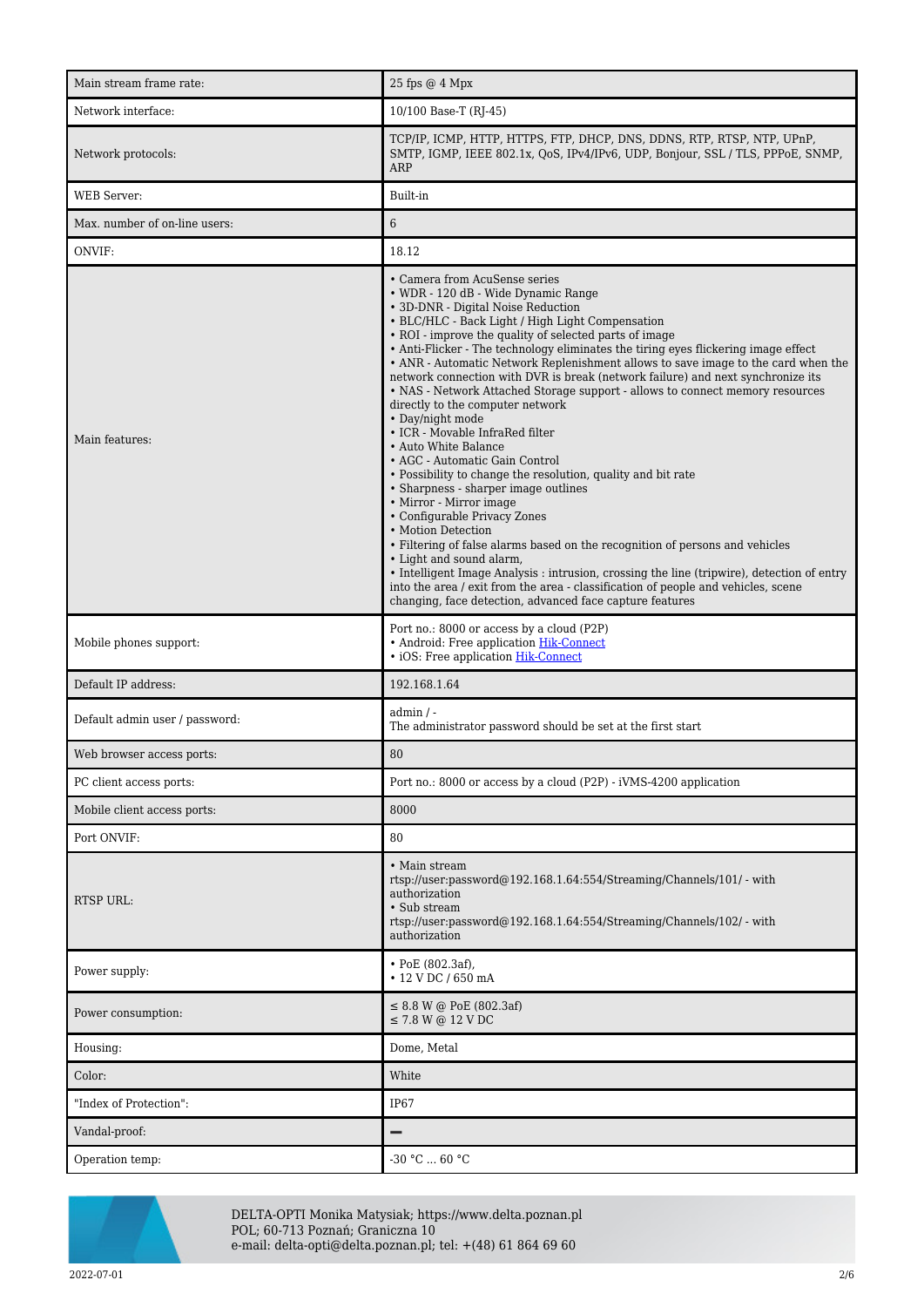| Weight:               | $0.84 \text{ kg}$                                                                                                                                                                                                                                                   |
|-----------------------|---------------------------------------------------------------------------------------------------------------------------------------------------------------------------------------------------------------------------------------------------------------------|
| Dimensions:           | $\varnothing$ 138 x 125 mm                                                                                                                                                                                                                                          |
| Supported languages:  | Polish, English, Bulgarian, Croatian, Czech, Danish, Estonian, Finnish, French, Greek,<br>Spanish, Dutch, Lithuanian, Latvian, German, Norwegian, Portuguese, Russian,<br>Romanian, Serbian, Slovak, Slovenian, Swedish, Turkish, Hungarian, Vietnamese,<br>Italian |
| Manufacturer / Brand: | Hikvision                                                                                                                                                                                                                                                           |
| SAP Code:             | 311315175                                                                                                                                                                                                                                                           |
| Guarantee:            | 3 years                                                                                                                                                                                                                                                             |

# **PRESENTATION**

Camera is out from clamping ring:



Memory card slot and "Reset" button:





DELTA-OPTI Monika Matysiak; https://www.delta.poznan.pl POL; 60-713 Poznań; Graniczna 10 e-mail: delta-opti@delta.poznan.pl; tel: +(48) 61 864 69 60

 $2022$ -07-01  $3/6$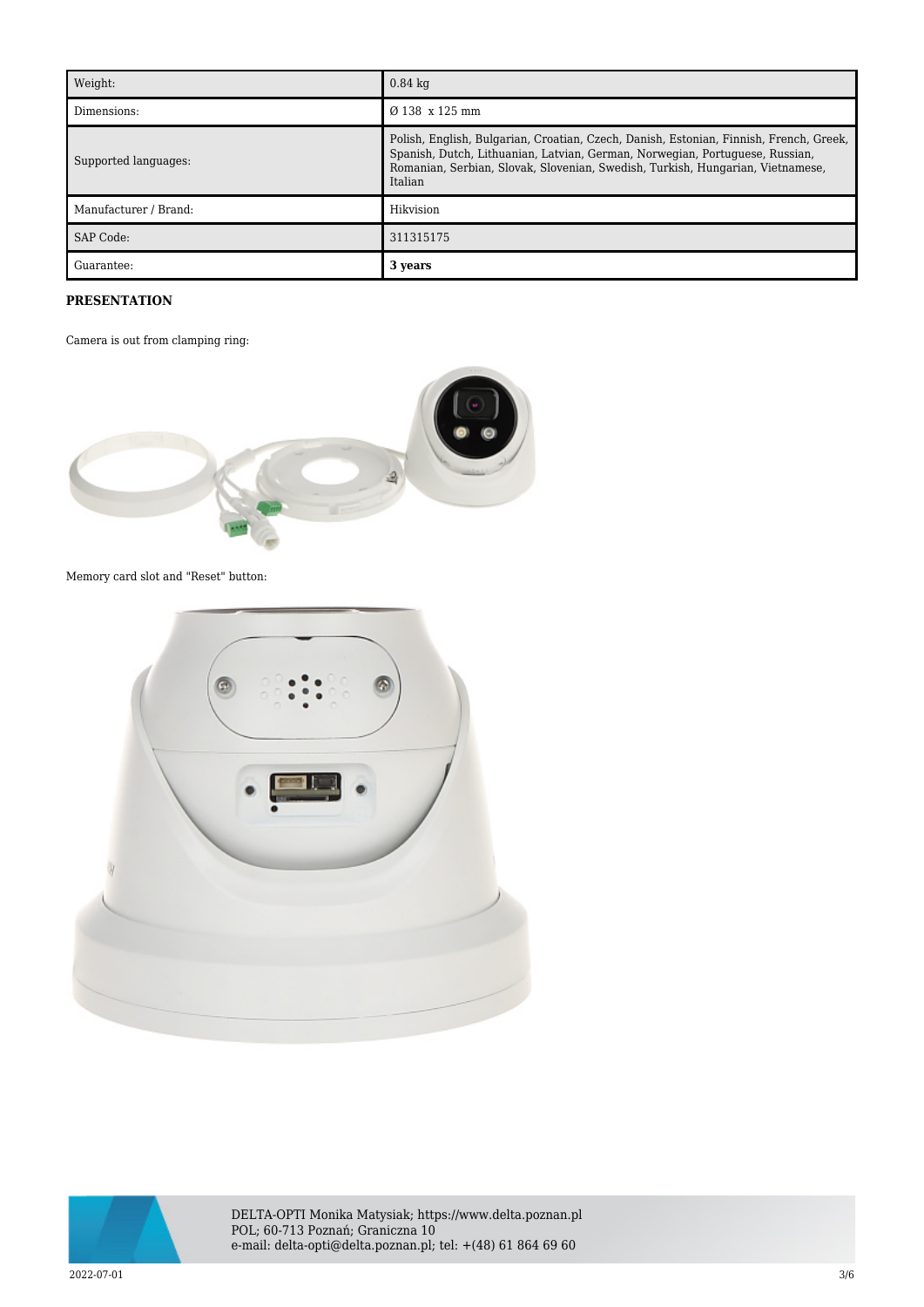

## Camera connectors:





DELTA-OPTI Monika Matysiak; https://www.delta.poznan.pl POL; 60-713 Poznań; Graniczna 10 e-mail: delta-opti@delta.poznan.pl; tel: +(48) 61 864 69 60

 $2022$ -07-01  $4/6$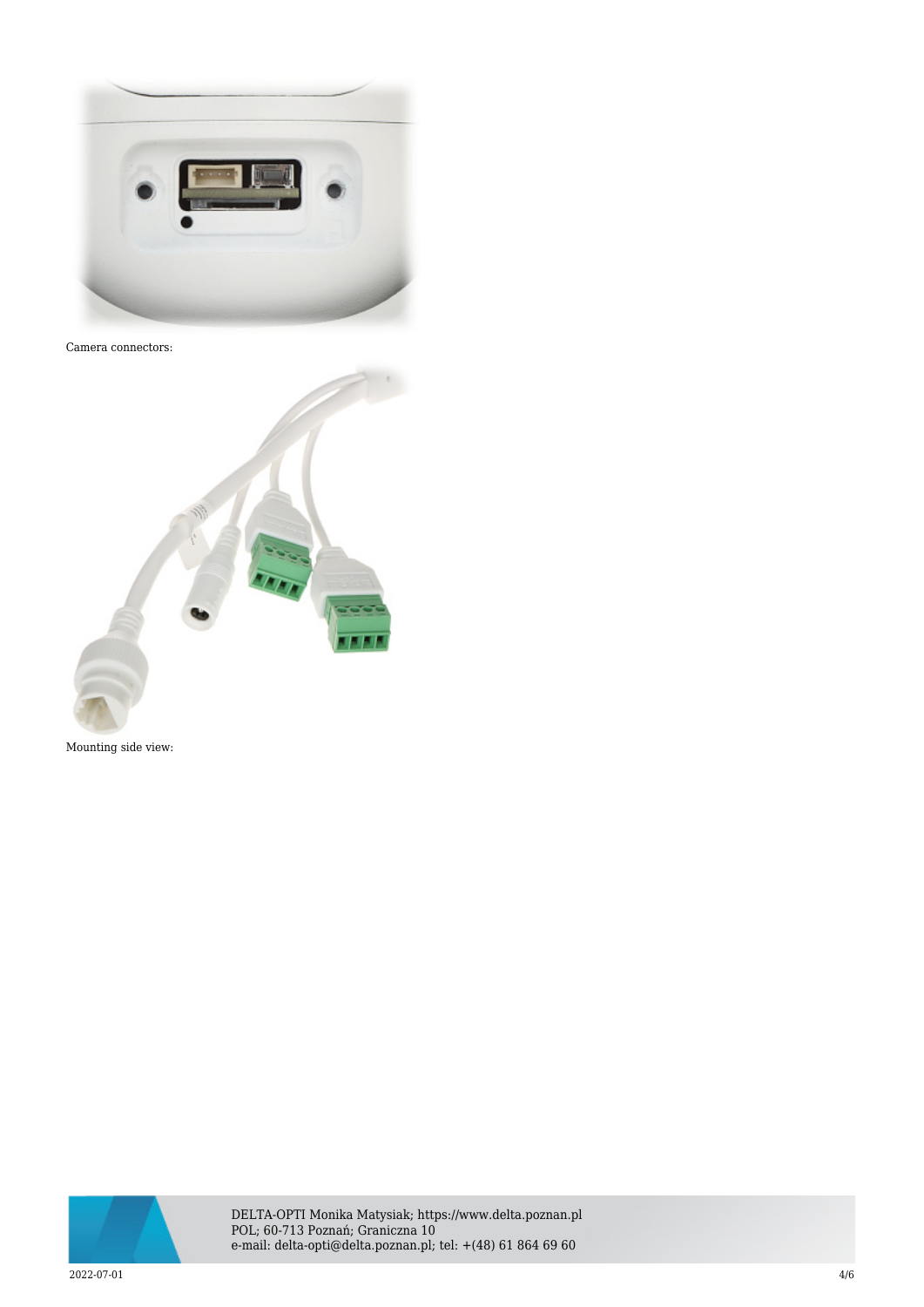

In the kit:



**OUR TESTS**

Camera image at artificial illumination (about 30Lux):





DELTA-OPTI Monika Matysiak; https://www.delta.poznan.pl POL; 60-713 Poznań; Graniczna 10 e-mail: delta-opti@delta.poznan.pl; tel: +(48) 61 864 69 60

 $2022$ -07-01  $5/6$